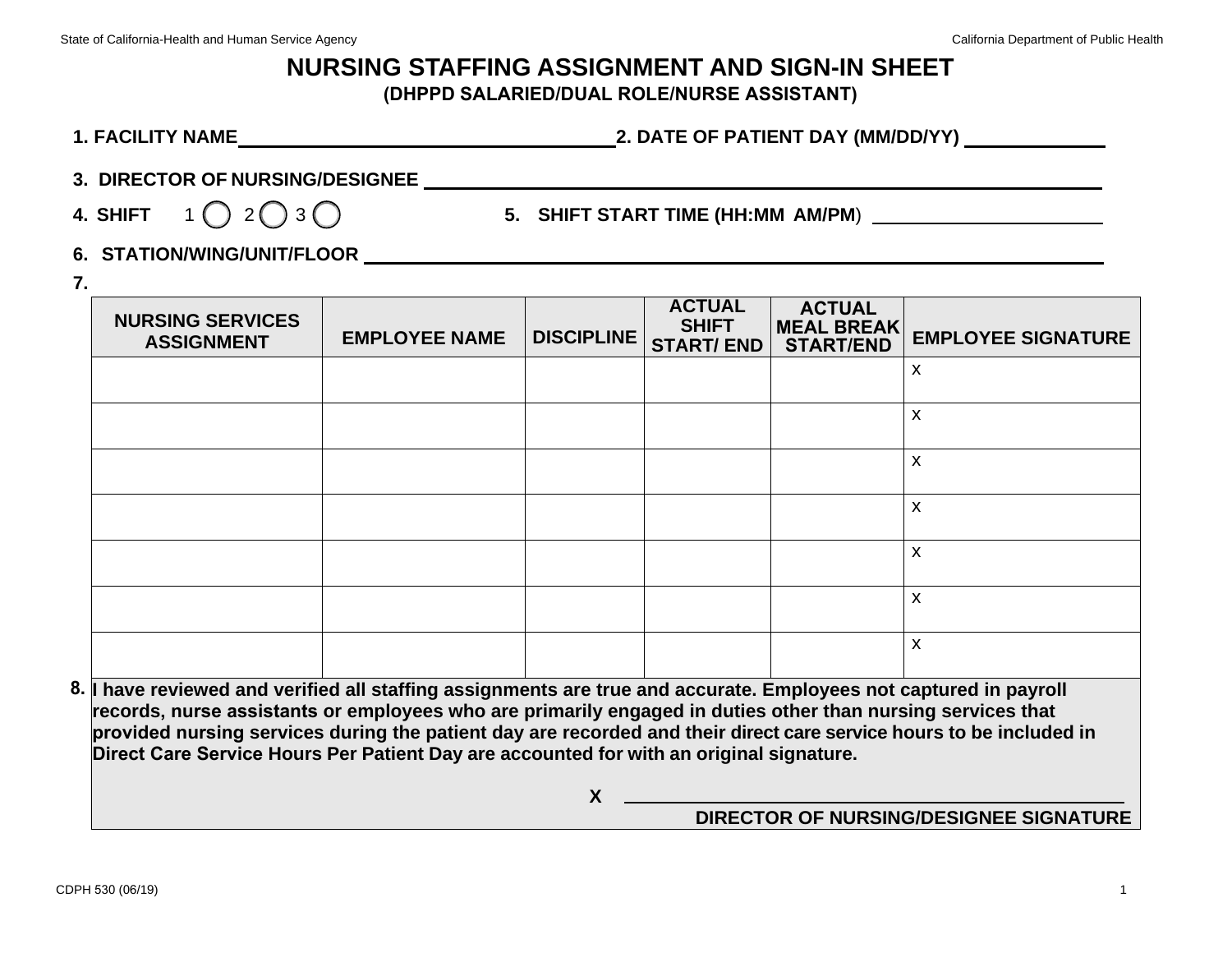## **DHPPD SALARIED/DUAL ROLE/NURSE ASSISTANT NURSING STAFFING ASSIGNMENT AND SIGN-IN SHEET INSTRUCTIONS**

Direct caregivers not captured in payroll records must capture their direct care service hours on this form. This includes nursing management, supervisors, registry, contract, nurse assistants, and corporate staff.

For example, this may apply but not be limited to, the direct care service hours provided by such employees as a Director of Nursing in a facility with 60 or more beds and a Director of Staff Development when providing nursing services beyond the hours required to carry out the duties of these positions.

 SNFs with a subacute unit, shall not count direct care service hours provided in the subacute unit for purposes of determining compliance with the 3.5 and 2.4 minimum standards. CCR, Title 22, section 51215.5(h) prohibits nursing staff assigned to the subacute care unit from being assigned other duties outside of the subacute care unit during any given shift. Direct care service hours of nursing services provided by crosstrained staff who are otherwise regularly assigned to departments such as medical records, housekeeping, dietary or laundry, must be captured on this form. Documentation must delineate the time spent on nursing services. Failure to provide this information will result in the exclusion of all direct care service hours for such employees.

The Nursing Staffing Assignment and Sign-In Sheet must be legible. All employee names must be include both first and last name.

Corrections and modifications must be completed on the Nursing Staffing Assignment and Sign-In Sheet to document employee absences, substitutions, and/or schedule changes. Legible pen/ink changes are acceptable.

Each direct caregiver included on the Nursing Staffing Assignment and Sign-In Sheet must provide an original, written signature next to their printed name. This signature verifies the employee was present in the facility, provided nursing services, and actually worked the hours stated. Initials are not acceptable.

Only the employee that worked the nursing assignment may sign for him/herself.

The form must be signed by the Director of Nursing or his/her designee verifying the information on the Nursing Staffing Assignment and Sign-In Sheet is complete, true and accurate.